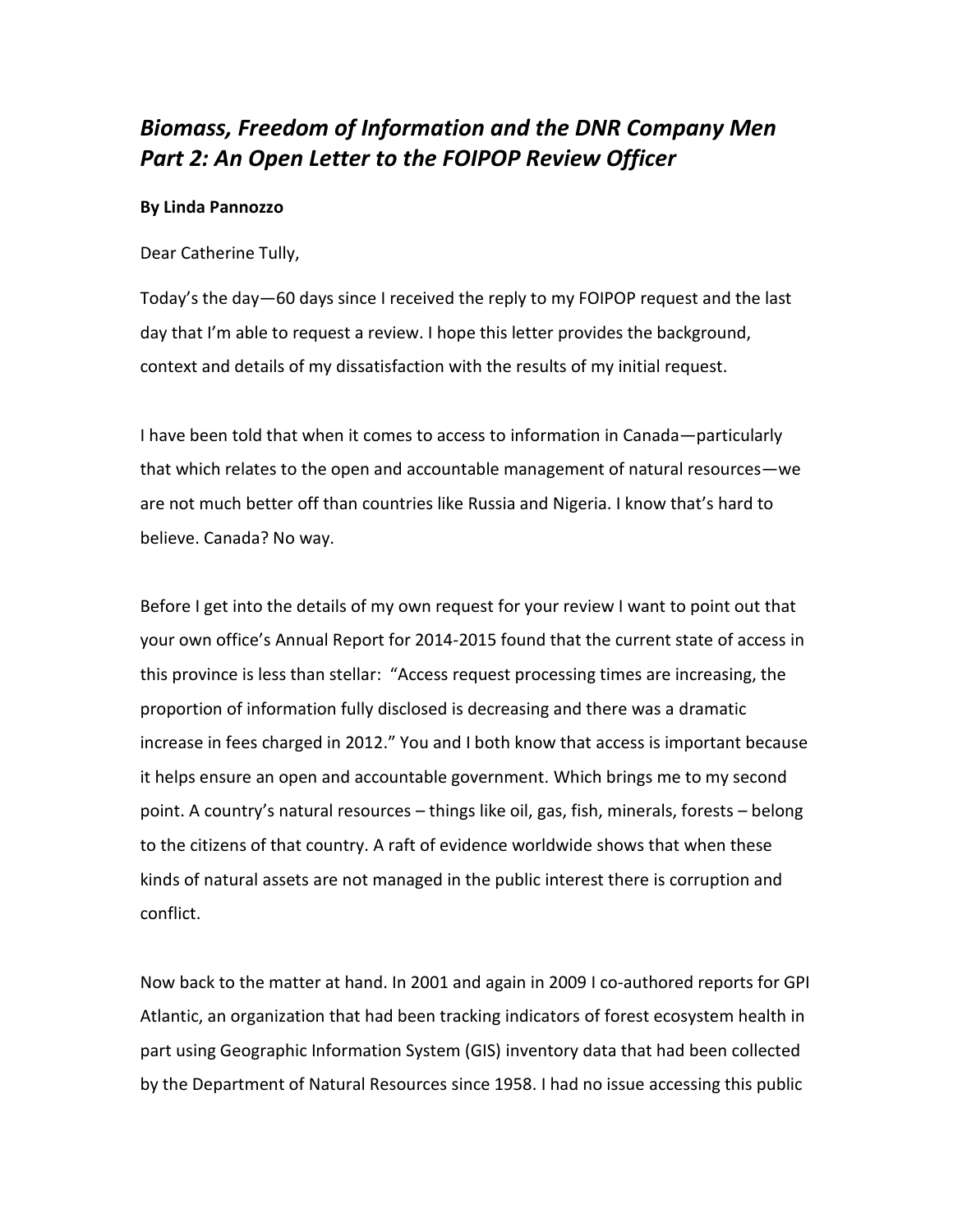information: Some of the historical data were in the form of hard copy reports that we accessed and photocopied from the DNR library, some of the more recent data were in electronic form on the DNR Web site, and some of it (unpublished at the time) was provided to me by Ken Snow, then manager of forest inventory. So when I went looking for the latest DNR inventory data I was surprised not to find any. DNR forest inventory data should be public because it attempts to at least provide a picture of the forests we have left. Over a 45-year period (1958-2003) the GIS data indicated that Nova Scotia's forests were becoming significantly younger and that the old forests were disappearing. Between 1958 and 2003 the percentage of young forest up to 20 years increased by more than 300 percent and the 21 to 40 year-old age class increased by 103 percent. During the same time period the 61 to 80 year-old age class dropped by 65 percent; the 81 to 100 year-old age class by 93 percent; and the 101+ year-old age class by 97 percent.

Not a pretty picture but a real one nevertheless. It seems that young, degraded forests are still profitable, particularly for shitty companies looking for fast, renewable fibre, not maintaining healthy forests. Please excuse the strong language, but I think you'd agree it's appropriate given what's being allowed to happen in the province in the name of profit.

Here is where you folks come in. I wanted to know what happened in the last decade or so – since 2003 – in terms of age class and species composition for the province and regions, and as a journalist I approached Bruce Nunn, the media contact at the DNR and requested the data and after about a month I came up empty handed. So I filed a FOIPOP request for GIS and PSP data. Oh, sorry. I need to backtrack a bit here. Let me explain what PSP data are, why I requested them, and why I don't really believe them.

PSP means "permanent sample plot" and in addition to the GIS forest inventory, the DNR also maintains more than 3,000 Permanent Sample Plots (PSP) randomly placed across the province. This system, in place since l965, was according to the DNR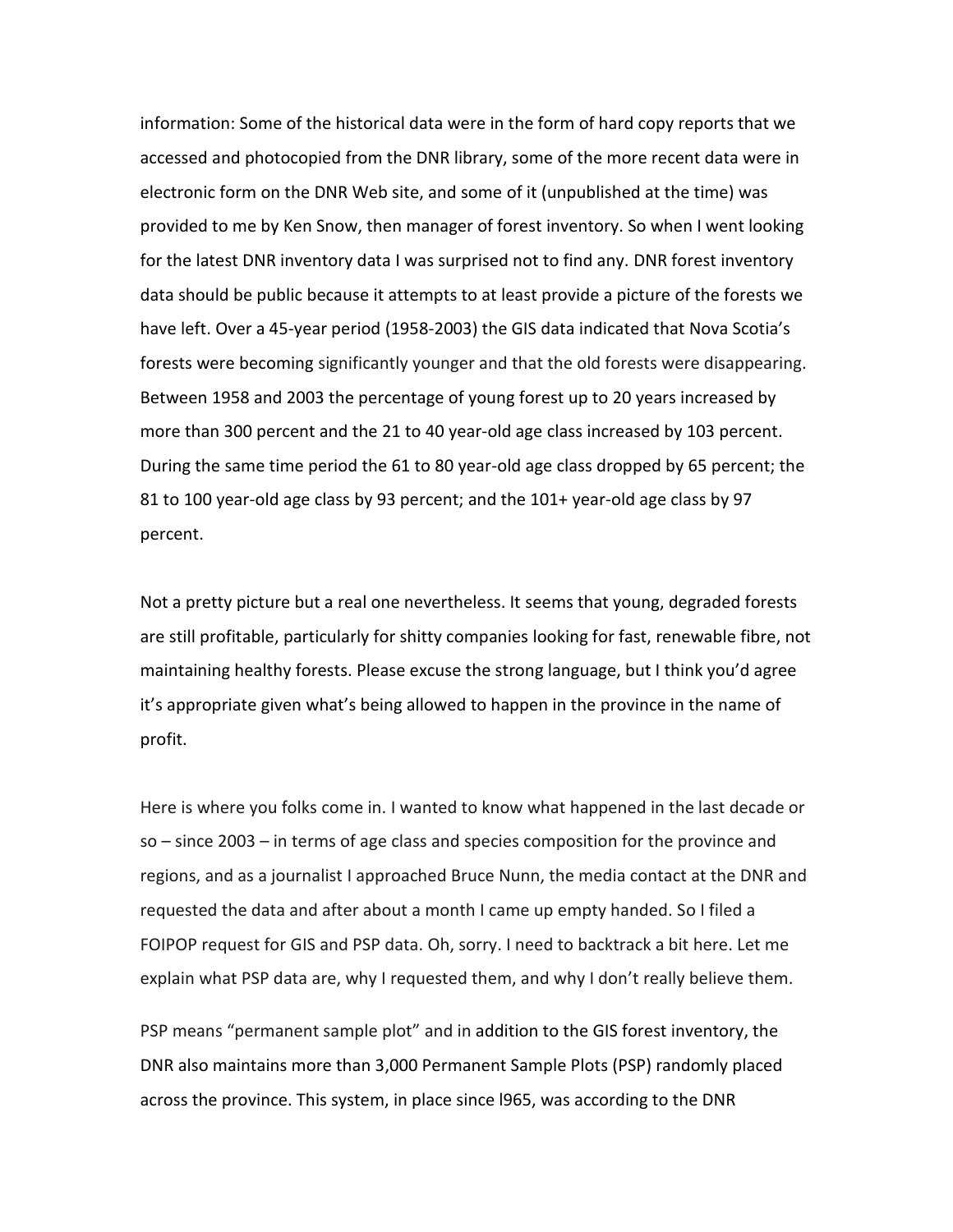"designed to track volume growth and mortality of the natural forest," but in l994-l998 it, for the first time, used the PSP Plots for a forest inventory. Prior to that, the only publicly available PSP data measured periodic annual increments. The problem with PSP data is it's unclear whether they are in fact representative of anything. Please bear with me. I think a background on all of this is necessary for you to understand why I'm asking for a review.

It is my understanding that in order to extrapolate the measurements on these plots to the province as a whole, it must assumed that the plots are treated in exactly the same manner as the surrounding lands and not given preferential treatment. In other words, if the land is clearcut around a PSP plot, then the PSP plot is to be clearcut too. I have often wondered if there has ever been a field study/ audit (independent or internal) conducted on the plots to show or verify that they are in fact representative of NS as a whole. As far as I know, prior to 2008 no such field study has been done. About a week ago I sent this question to Bruce Nunn and am still waiting to hear back.

The thing is, PSP data typically show higher volumes and proportions of old trees and when you compare the PSP data with GIS forest inventory data, the PSP numbers are consistently a lot higher. That makes sense if they're given preferential treatment. I've heard from one source that industry contractors are being instructed to treat PSP plots differently than the surrounding lands. If this isn't the case then the DNR should have the audits to prove otherwise.

So this brings me back to the results of my initial FOIPOP request. The reply from Frank Dunn, the Deputy Minister of DNR, was dated April 4, 2016. It stated that I had 60 days to ask for a review, so that's why I'm writing today. In that letter Dunn wrote:

*Pursuant to subsection 4 (2) (b) of the FOIPOP Act, the Department of Natural Resources wishes to advise you that the most recent Forest Inventory Data (raw) and PSP Data (raw) is available to the public by entering into a Data Sharing Agreement with the Department of Natural Resources (Forestry Division).*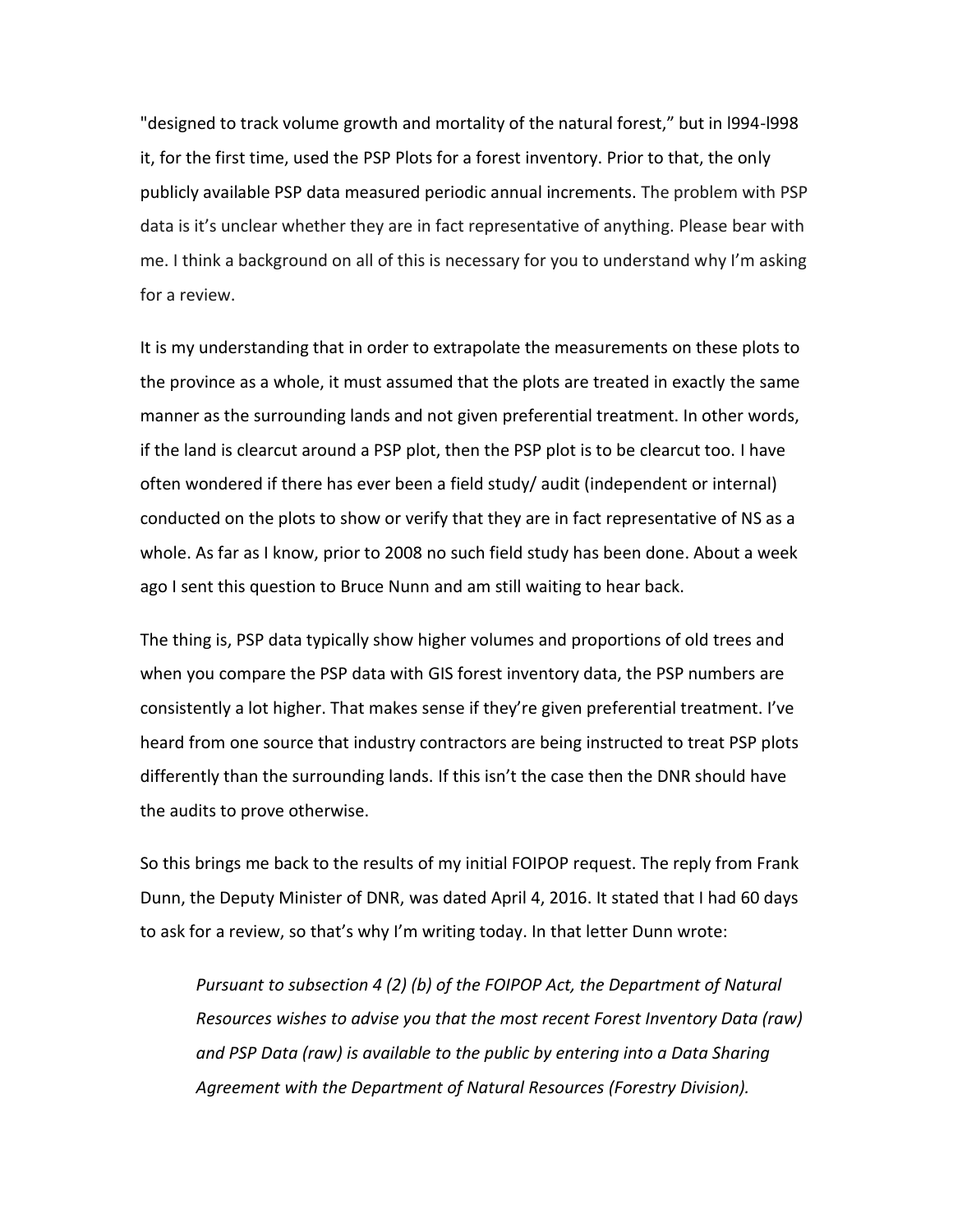The letter went on to say that I needed to contact Jonathan Kierstead, Director of Forestry Division (formerly with Resolute Forest Products) and Chris Bailey, the Forest Inventory Manager. The interesting thing about the subsection Dunn points to is that according to the Act it pertains to "material that is a matter of public record." My question to you, Ms. Tully, is if the material is in the public record then why do I have to request them – why can't I just access them on the DNR web site? And, if they are already part of the public record then why is my access to them being restricted through a data sharing agreement?

The second problem is that the DNR sent me a "sample" agreement (see attached) and I have two really big issues with it. First, there's no mention of the GIS data, which is what I've been asking for all along, and b) it prohibits me from sharing or making these data public. I didn't realize I needed to state the obvious, so I will: The only reason I'm subjecting myself to this extremely long and drawn out form of torture is because I want to make the information public. But here's the thing: the data they're going to send me is raw, which means it's basically indecipherable to someone like me. I will need help from an expert in data analysis with experience in programs like geodatabase (.gdb) and a comma-delimited format (.csv). Honestly, just the thought of having my computer clogged with reams of these files is enough to make me feel nauseous. But according to Kierstead, getting help understanding the data is also restricted:

*Forestry Division will issue you a data use license agreement that stipulates you cannot share the data you receive through the agreement with the public or another party. Any analysis results or summaries you produce may be shared or published. The purpose of the data share agreement is to limit liability, guarantee ownership of distributed data is retained by DNR, and ensure sensitive information is respected…Any other user who would be privy to the data would need to sign off on a data use license agreement as well.*

So nearly two months since my FOIPOP request I don't feel like I've gotten any further in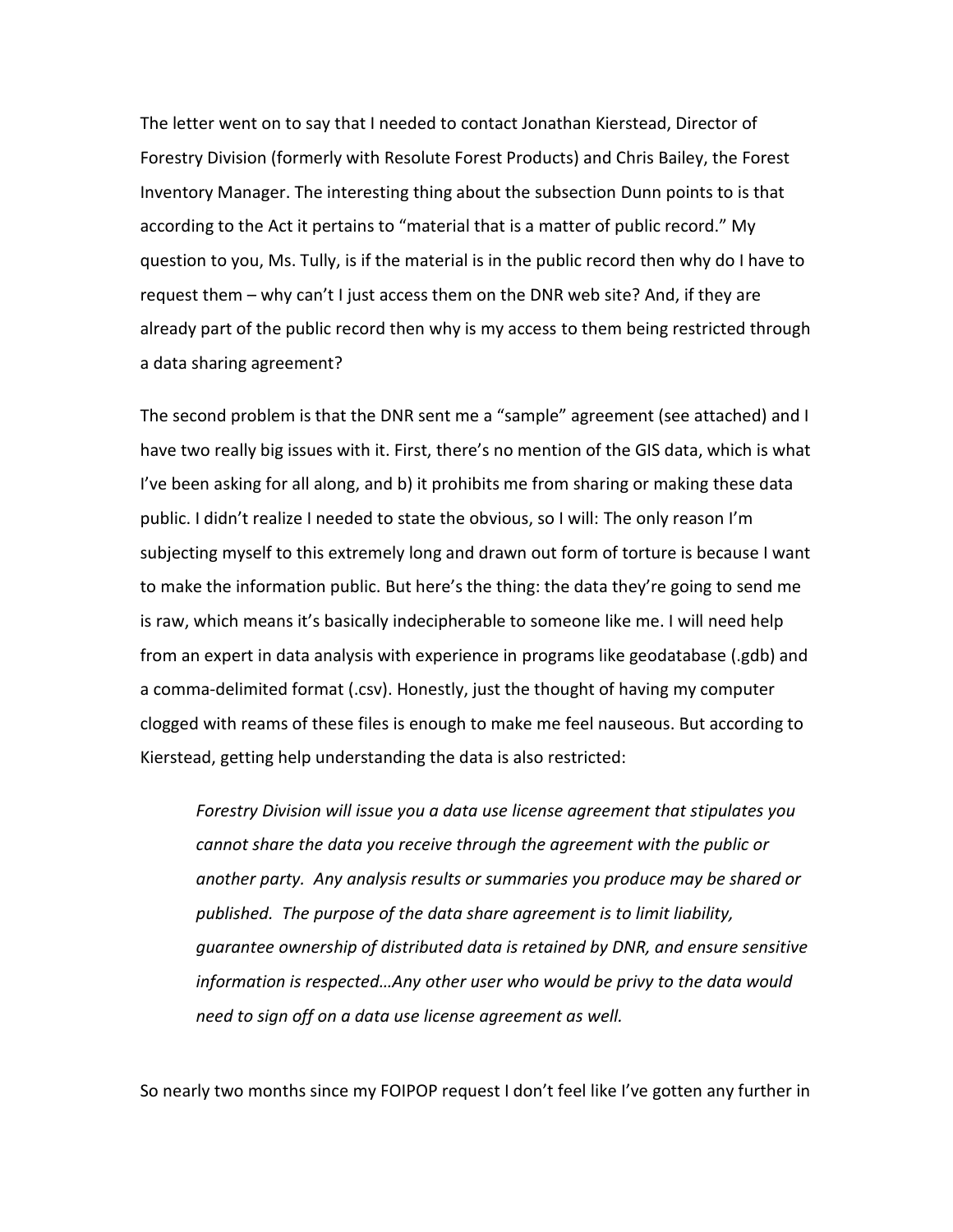finding anything out about the state of our forests. I'm hoping you can help.

Sincerely,

Linda Pannozzo

*This article was published on June 3, 2016 by The Halifax Examiner. It is reprinted here with permission.*